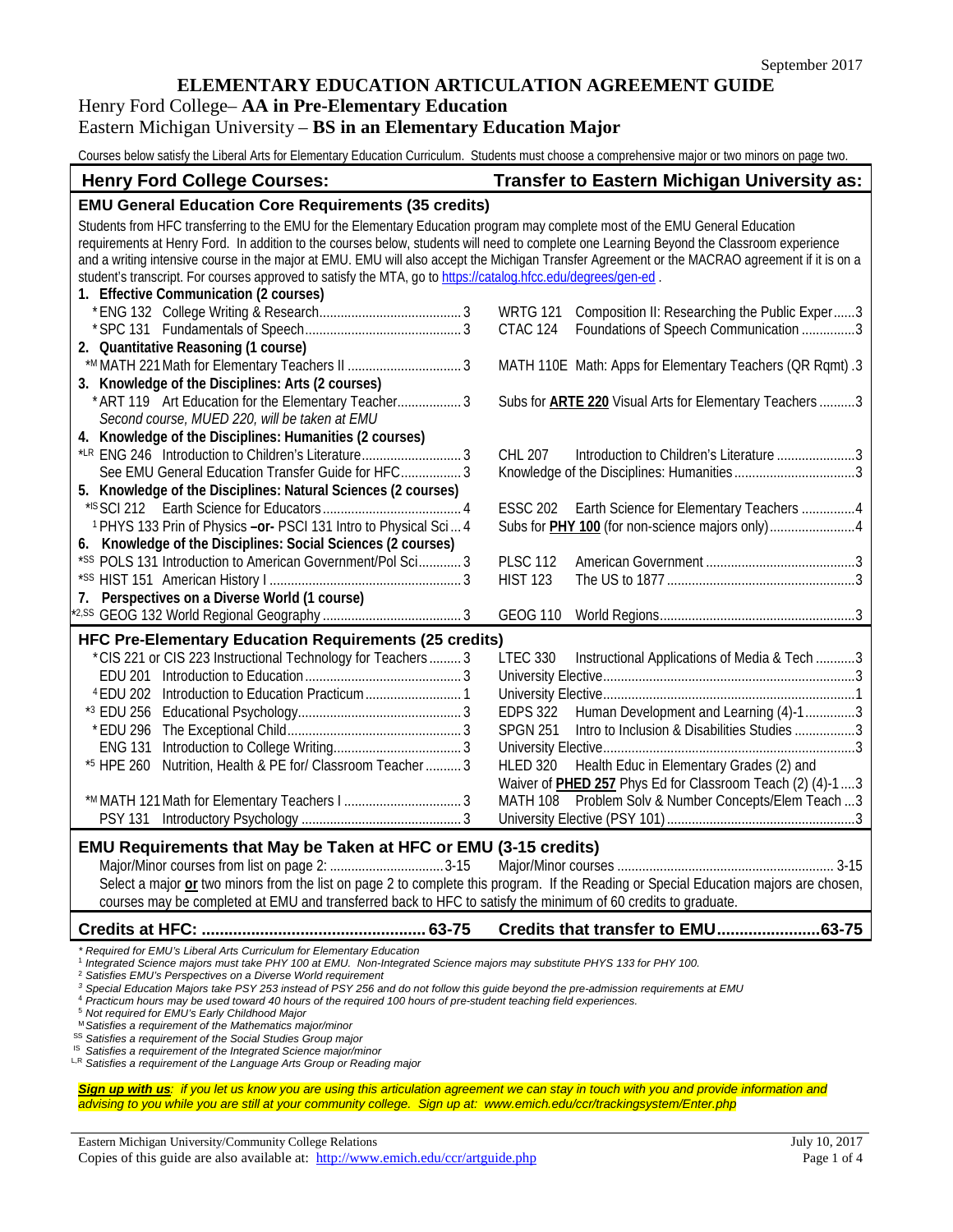## **ELEMENTARY EDUCATION ARTICULATION AGREEMENT GUIDE**

## Henry Ford College– **AA in Pre-Elementary Education**

Eastern Michigan University – **BS in an Elementary Education Major**

# **Elementary Education Majors and Minors**

These courses may be completed at HFC to apply to EMU's requirement for a second major or two minors. For the most current information about elementary education major and minor requirements, see the catalog at<http://catalog.emich.edu/>

| <b>Henry Ford College Courses:</b>                                                                            | <b>Transfer to EMU as:</b>                                     |
|---------------------------------------------------------------------------------------------------------------|----------------------------------------------------------------|
| Early Childhood Comprehensive Major (12 credits)                                                              |                                                                |
|                                                                                                               | ECE 214 The Developing Child Birth-Age Eight3                  |
|                                                                                                               | ECE 314 Infants and Toddlers: Dev, Curriculum & Programs3      |
|                                                                                                               | <b>ECE 215</b><br>The Developing ECE Professional3             |
| CHD 241 Dev Appropriate Prac in Child Care Admin  3                                                           | Diverse Children, Families & Communities3<br><b>ECE 307</b>    |
| Integrated Science Comprehensive Major or Minor (8-11 credits)                                                |                                                                |
|                                                                                                               |                                                                |
|                                                                                                               |                                                                |
|                                                                                                               |                                                                |
| ASTR 133 Intro Astronomy Lab (1)                                                                              | ASTR 204 Astronomical Investigations (1)                       |
| <b>BIO 143</b><br>Zoology (4)                                                                                 | BIO 140 Biology of Animals (4)                                 |
| Language Arts Comprehensive Major/Minor (recommended for grades four through six & middle school) (3 credits) |                                                                |
| # STH 143                                                                                                     | CTAR 222 Drama & Play in Human Experience3                     |
| Mathematics Comprehensive Major or Minor (13-14 credits)                                                      |                                                                |
|                                                                                                               |                                                                |
|                                                                                                               |                                                                |
| May take one course for a major or a minor3-4                                                                 |                                                                |
| MATH 141 Intro to Statistics (4)                                                                              | STAT 170 Elementary Statistics (3)+1                           |
| MATH 150 Finite Mathematics (4)                                                                               | MATH 118 Linear Models and Probability (3)+1                   |
| MATH 283 Linear Algebra (3)                                                                                   | MATH 122 Elementary Linear Algebra (3)                         |
| Reading Comprehensive Major                                                                                   |                                                                |
| There are no transferrable courses from HFC for this major.                                                   |                                                                |
| Social Studies Comprehensive Major (15 credits)                                                               |                                                                |
|                                                                                                               | ECON 201 Principles of Macroeconomics 3                        |
|                                                                                                               | <b>HIST 109</b>                                                |
|                                                                                                               | <b>HIST 110</b>                                                |
|                                                                                                               | <b>HIST 124</b>                                                |
|                                                                                                               |                                                                |
| ANTH 131 Intro to Anthropology (3)                                                                            | ANTH 135 Intro to Cultural Anthropology (3)                    |
| Intro to Sociology (3)<br>SOC 131                                                                             | SOCL 105 Introductory Sociology (3)                            |
| Special Education Majors (See the undergraduate catalog for requirements)                                     |                                                                |
| <b>PSY 131</b>                                                                                                | <b>PSY 101</b>                                                 |
| Life Span Development (take in place of EDU 256)  3<br><b>PSY 253</b>                                         | Lifespan Human Growth & Development (4)-1 3<br><b>EDPS 325</b> |
| <b>Approved Minors for Elementary Education</b>                                                               |                                                                |
| One minor in French, German, Spanish, or TESOL (world language minors require one semester of study abroad)   |                                                                |
| <b>Integrated Science</b>                                                                                     |                                                                |
| Language Arts                                                                                                 |                                                                |
| Reading                                                                                                       |                                                                |
| Mathematics                                                                                                   |                                                                |
|                                                                                                               |                                                                |

# *Does not apply to a minor*

This articulation agreement is not intended for students in K-12 or Special Education programs.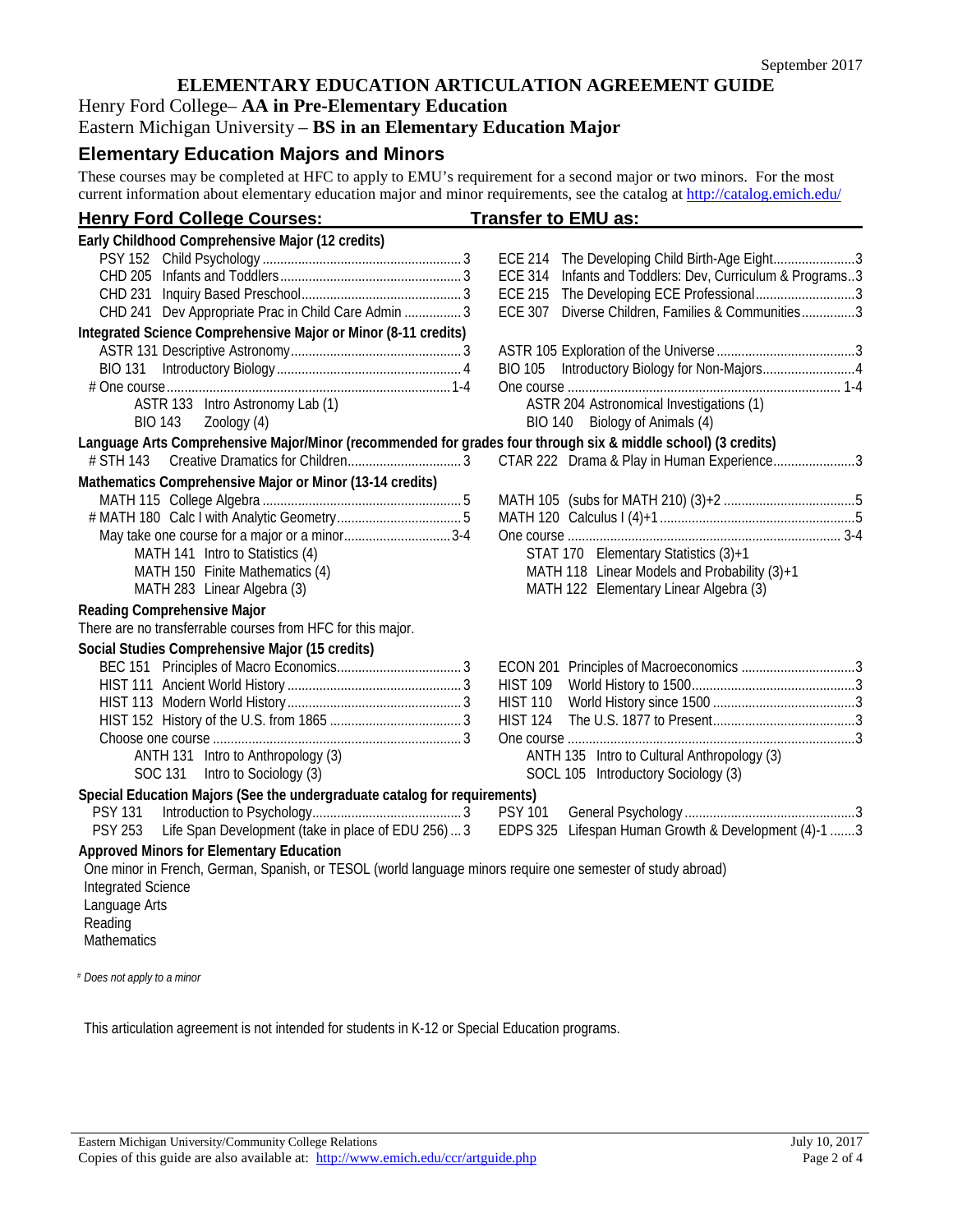## **ELEMENTARY EDUCATION ARTICULATION AGREEMENT GUIDE** Henry Ford College– **AA in Pre-Elementary Education** Eastern Michigan University – **BS in an Elementary Education Major**

# **Completion of Elementary Education Program at EMU**

*Please meet with an EMU College of Education advisor before selecting courses at EMU. For EMU contact information, see the bottom of pg. 4.*

**Pre-Admission Requirements (15 credits)**

*Students with a community college GPA of 3.0 or higher, who have completed at least 56 transferable credits and have passed one portion of the state required test for basic skills may apply directly for admission to the Initial Teacher Preparation Program. Students who do not meet these requirements must complete at least 12 credits at EMU to establish an overall GPA of 2.5 and a GPA of 2.5 in the major. The courses listed below may be used for this purpose.*

*Students should meet with a College of Education adviser early to plan for their first semester. It is recommended that students postpone taking one of the science courses until a later semester.* 

| MUED 220 Music for the Elementary Teacher3            |  |
|-------------------------------------------------------|--|
|                                                       |  |
|                                                       |  |
| <sup>1</sup> PHY 100 Physics for Elementary Teachers3 |  |
|                                                       |  |
| RRDNG 240 Rdg/Wrtg Connection in Elem or (R)          |  |
| LENGL 307 Wrtg Process for Elem Tchs (L)              |  |
|                                                       |  |

## **Remaining Major/Minor Requirements (14-30 credits)**

For major/minor requirements see the EMU online Undergraduate Catalog at<http://catalog.emich.edu/> Select courses to complete an approved second major or two minors. (additional credits are required for Special Education Majors.)

## **Phases I Courses (15 credits) May enroll prior to admission to Phase I:** L,RRDNG 300 Early Literacy............................................... 3

|  | SOFD 328W Schools in Multicultural Society 3             |  |
|--|----------------------------------------------------------|--|
|  | Formal admission to Phase I required:                    |  |
|  | CURR 304 Curriculum & Methods-Elementary3                |  |
|  | <sup>2</sup> EDPS 340 Intro to Assessment & Evaluation 3 |  |
|  |                                                          |  |

# **Phases II Courses (15 credits)**

| BIOT 303 | Life Science for Elementary Teachers (IS)3  |  |
|----------|---------------------------------------------|--|
|          |                                             |  |
|          |                                             |  |
|          | LRRDNG 310 Lit Across the Curr/Interm Grds3 |  |
|          |                                             |  |
|          |                                             |  |

# **Phase III Student Teaching (9 credits)**

|--|--|

## **Credits at EMU:.......................................62-78**

## *<sup>4</sup>***Approximate Credits to Graduate:..... 135-144**

- <sup>1</sup> *Students in majors other than Integrated Science may substitute PHYS 131 from HFC for PHY 100.*
- <sup>2</sup> *Not required for the Early Childhood Education Major*
- <sup>3</sup> *Meets EMU's Learning Beyond the Classroom (LBC) requirement. Early Childhood majors take EDUC 495L4 & 498L4.*
- **<sup>4</sup>** *Total credits will vary depending on the major or minors chosen.* (IS) *May be counted toward the total credits required for the Integrated*

*Science major/minor*

(L,R) *May be counted toward the total credits required for the Language Arts and Reading majors*